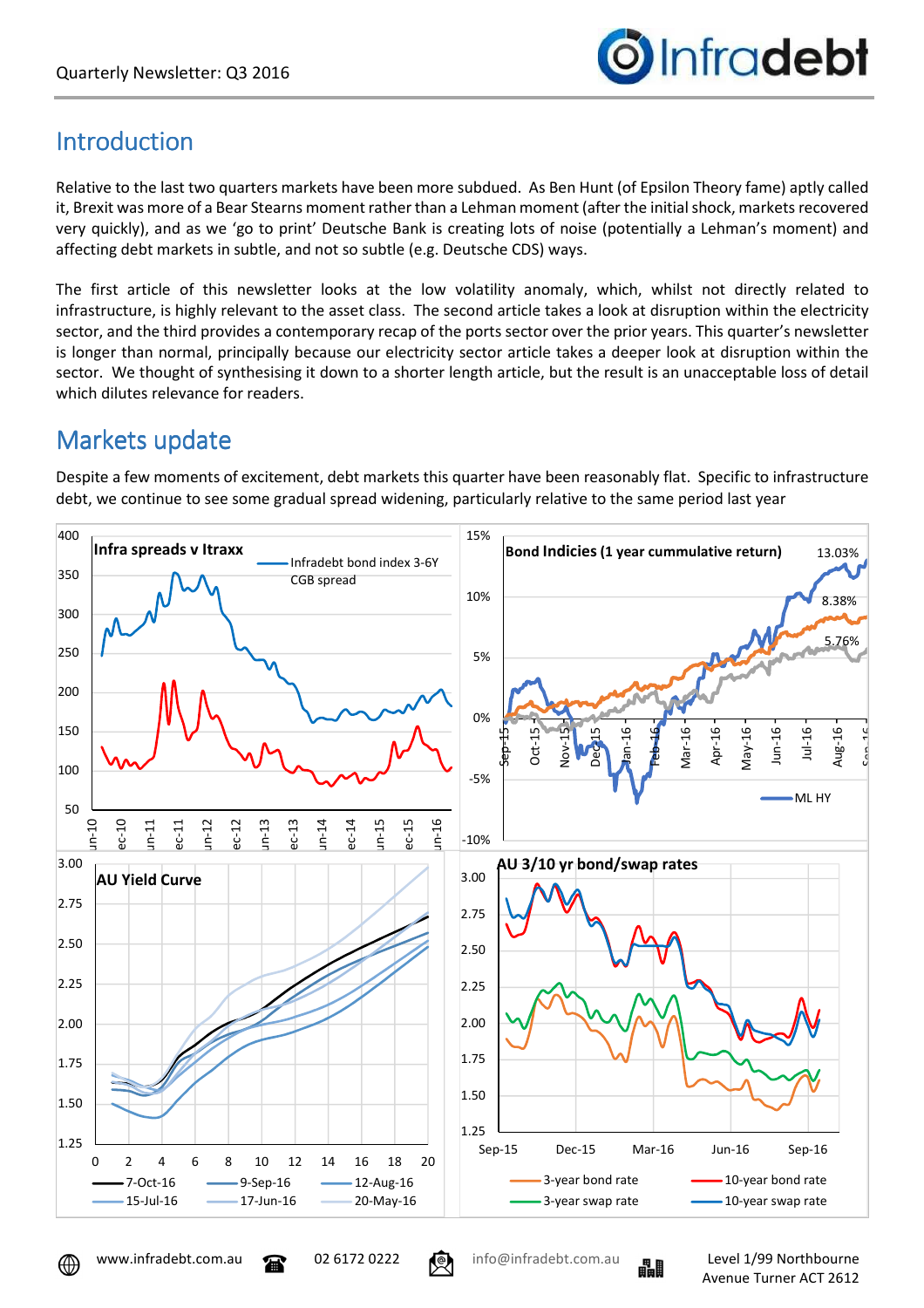

#### New issuance and refinancing

The table below provides a list of publicly available deals.

| Date | <b>Borrower</b>                | Instrument          | Size (m) | Term<br>(Yrs)  | Curr.      | Pricing      |
|------|--------------------------------|---------------------|----------|----------------|------------|--------------|
| July | <b>WSO Finance</b>             | Bond                | 400      | $\overline{7}$ | <b>AUD</b> | 3.5% fixed   |
| July | <b>WSO Finance</b>             | Bond                | 100      | 10             | <b>AUD</b> | BBSW + 200   |
| July | Transurban                     | Bond                | 750      | 11             | <b>NOK</b> | 3.00% fixed  |
| July | Dalrymple Bay<br>Coal Terminal | Loan                | 350      | 5              | <b>AUD</b> | BBSY+ 160    |
| July | <b>NT Airports</b>             | <b>USPP</b>         | 150      | 10/12          | <b>AUD</b> |              |
| July | <b>NT Airports</b>             | Loan                | 527      | 3/5/7          | <b>AUD</b> |              |
| Sept | Transurban                     | Bond                | 550      | 10             | <b>USD</b> | 3.375% fixed |
| Sept | Port of<br>Melbourne           | Acquisition<br>Loan | 4,000    | 3/5/7          | AUD        |              |

#### Equity and other news

- QIC and clients, such as the Future Fund, plan to invest in AGL's new flagship Powering Australia Renewables Fund (PARF), with target power generation to be about >3,000 GWh. The fund will acquire AGL's Nyngan and Broken Hill solar plants as seed assets.
- Treasurer, Scott Morrison blocked the sale of AusGrid to both bidders, State Grid Corp of China and CKI on grounds of "national interest concerns". State Grid is a Chinese Government owned state owned enterprise and CKI is a Hong Kong based commercial enterprise. It is unclear why CKI was blocked.
- Adani Abbot Point Terminal announced a tender offer for up to A\$75m of their A\$500m fixed rate notes due 2018. The process was an unmodified Dutch auction, subject to a maximum purchase spread of +635bps. Tenders were accepted to buy back A\$62.931m of 2018 notes.
- The QIC led consortium was announced as the winning bidder for the 50 year lease of the Port of Melbourne. The winning bid was \$9.7 billion, with bids by the two short-listed consortiums rumored to be very, very close.
- Evolution Rail was announced preferred bidder for the High Capacity Metro Train PPP. The project includes delivery of 65 new high capacity trains to be built in Victoria, together with construction of a maintenance facility. The consortium comprises Downer Group, CRRC Changchun Railway Vehicles and Plenary Group.
- ARENA announced that 12 of the 20 shortlisted large scale solar projects have won grants. The 12 projects comprise 480MW of new capacity and a total of \$92 million in grants were awarded across all successful applicants.
- Infratil and CSC have been awarded a 30 year concession and lease arrangement on student accommodation at ANU. The deal is worth ~\$500 million and involves a makeover and expansion of facilities.







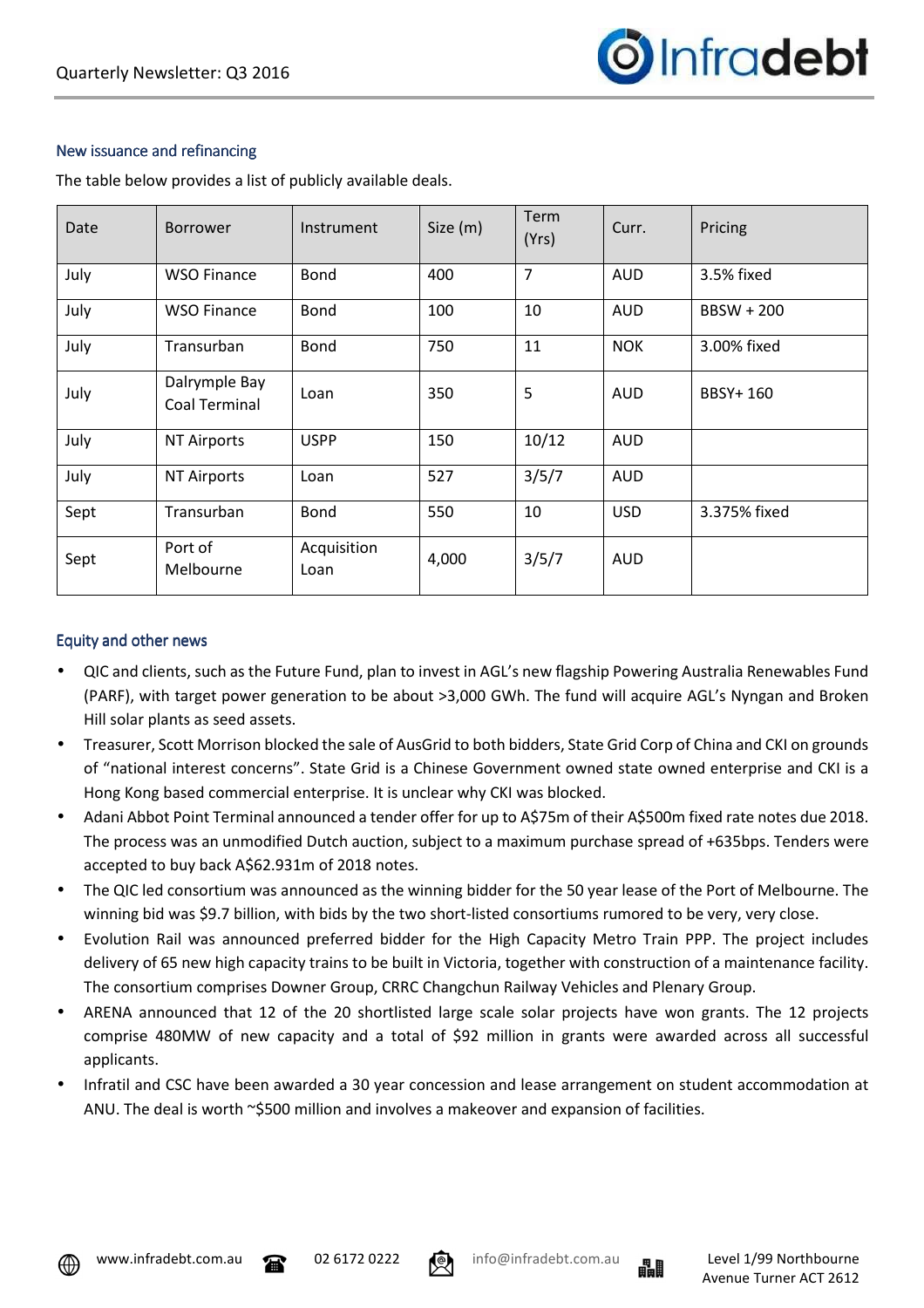

## Low volatility anomaly

Straying slightly from the topic of infrastructure, one of the anomalies in markets that has proven robust across stocks and bonds, across a multitude of countries, and time, is the low volatility anomaly. That is, that low volatility assets provide higher risk adjusted returns than high risk assets.

Finance theory says that systematic risk is a key driver of long term returns. If you invest in higher risk assets you will, on average, earn higher returns over time. This is usually expressed the other way – that is, to get a higher return you need to take more risk. Implicit in this, is that risk adjusted returns remain reasonably constant across different levels of risk.

However, the empirical evidence doesn't really support this theoretical notion. In particular, if you construct portfolios where the market is partitioned by risk level, the low risk portfolios do have lower returns, but not by nearly as much as they have lower risk. Thus low risk portfolios offer unusually high risk adjusted returns (for example, measured by Sharpe Ratio), and high risk portfolios offer unusually poor risk adjusted returns.

To illustrate this, the following two charts are based on returns to US stocks between 1926 and 2012 (Frazzini A., Pederson L. 2013: Betting against Beta). The study looks at 10 portfolios where stocks have been ranked on their beta (the observed correlation between their returns and market returns). The lowest risk portfolio consists of the 10% of stocks with the lowest betas and so on.

Finance theory would suggest that the lowest risk portfolios should have a lower excess return (over risk free), and the higher risk portfolios should have higher returns. According to the Capital Asset Pricing Model (CAPM), the performance of these portfolios should fall in a line proportionate to their beta (see blue line in chart below). In reality they don't, the low risk portfolios earn significantly more than their risk would dictate and high risk portfolios earn significantly less.



This means low risk portfolios have much higher Sharpe Ratios – that is risk adjusted returns – than high risk portfolios.



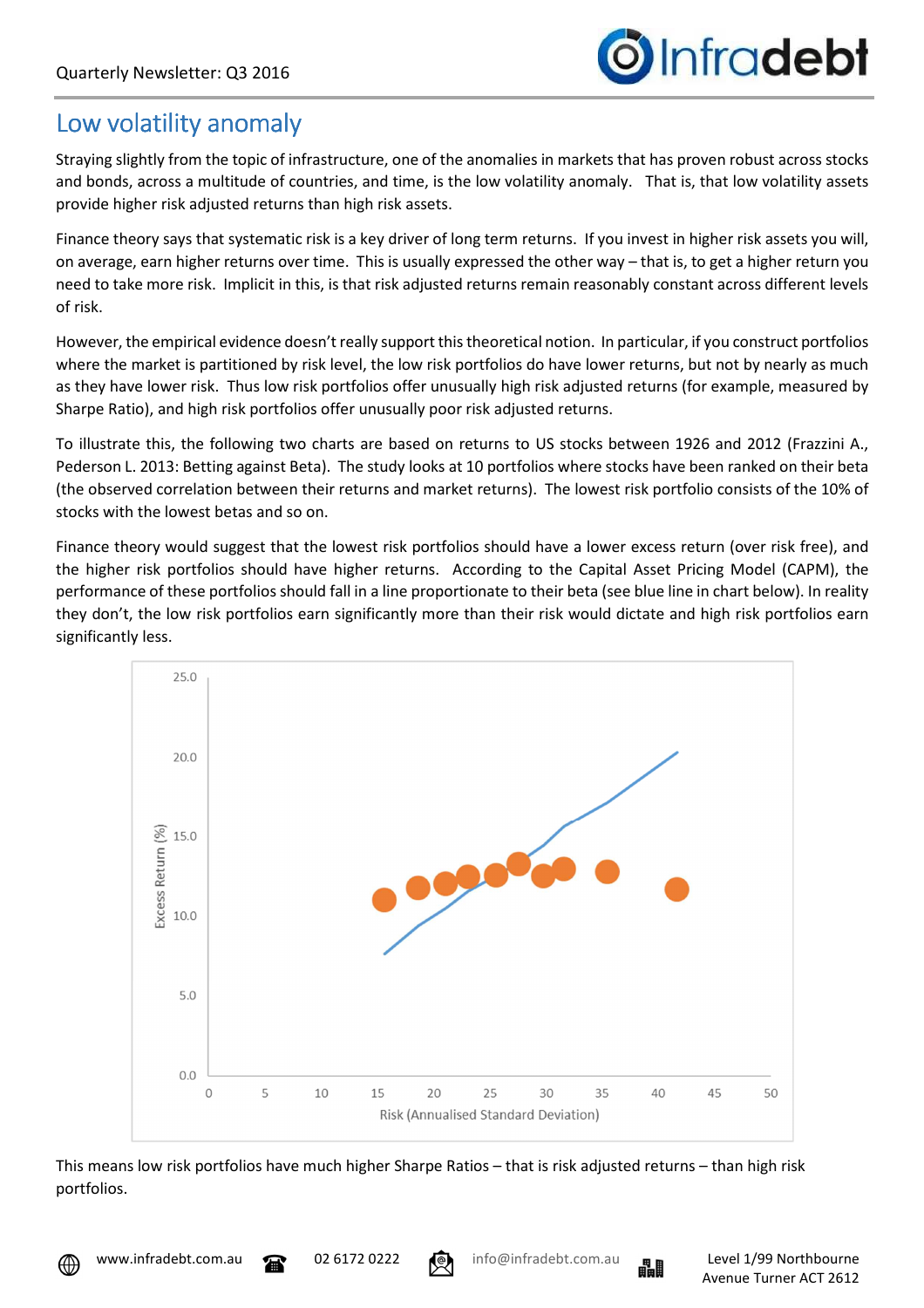

Why does this exist? The most compelling argument is that this is driven by investors return targets and costs/difficulties in leveraging. Finance theory assumes (among other things) that investors can leverage their portfolio at the risk free rate. Thus for investors who need, for whatever reason, a higher average level of returns – CAPM assumes they hold the same portfolio but use leverage to increase returns. This preserves the risk adjusted return, and can be thought of as moving along the capital market line in the figure below.



⊕



Infradebt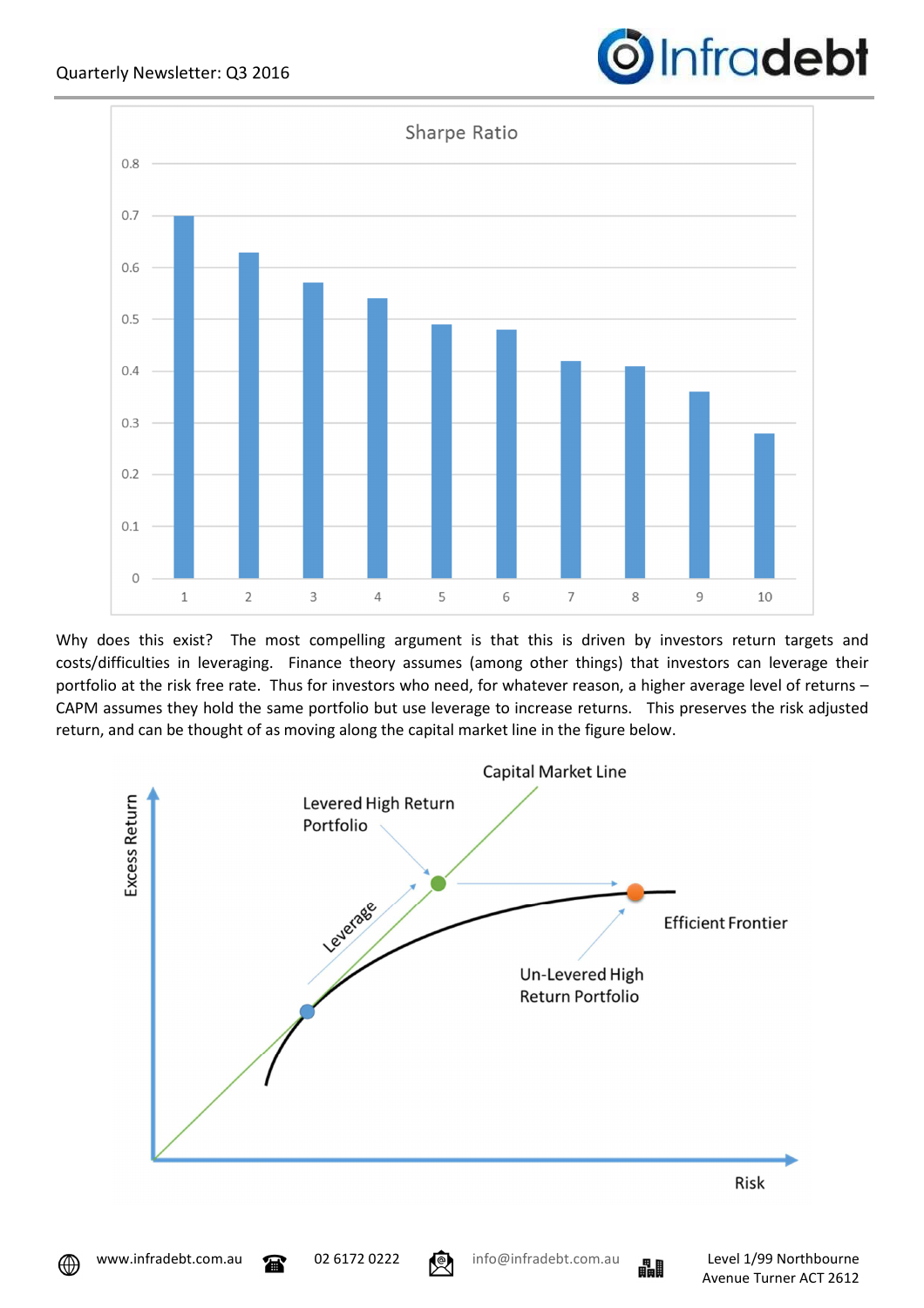

However, if investors are unwilling to leverage – superannuation funds (except SMSF's to buy property) aren't – then this isn't an option. In this situation, if an investor needs higher returns they are forced to buy only higher returning stocks. By doing so they lose the more complete diversification of the market portfolio (the blue dot) and suffer a deterioration of their risk adjusted return (the orange dot).

Finally, if there are a large number of investors that need high returns, one of the outcomes will be increased competition for these high return (and high risk) stocks further depressing risk adjusted returns. Conversely at the other end of the risk spectrum, low risk assets will have few buyers and, hence, benefit from lower prices and higher returns. This can be thought of as a twisting of the efficient frontier (see below).



You might now be wondering what my point is?

My point is that there is a long history that shows that low risk assets offer excess returns because investors can't leverage and have high return targets. There is robust evidence of this effect across equity and debt markets around the world. The opposite side of the coin to low risk assets earning excessively favourable risk adjusted excess returns, is high risk assets not earning the returns justified by their risk.

It is my view that this phenomenon exists at an asset class level today. That is, as risk free rates fall and yet return targets remain much the same, investors are hunting for yield amongst an increasingly narrow set of high risk asset classes. This is bidding these assets up, further driving down the prospective risk adjusted returns on offer. The classic example of this would be the performance of high yield over the past year or two, despite the clearly deteriorating credit quality and default outlook.

# Uncertainty and disruption in the Australian electricity sector

Last month I had the honour of being invited to present at the annual JANA client conference in Melbourne. What follows is an edited synopsis of my conference presentation.

As debt investors, we spend a lot of time worrying about the downside risks in projects and sectors. In particular, we try to assess the potential for a range of downside scenarios and then assess the adequacy of the buffers/protections for debt in the face of these scenarios. One of the areas Infradebt particularly focuses on is the potential for structural breaks – as traditional leverage/DSCR covenants provide limited protection against rapid changes in market dynamics.

The emergence of solar and storage is an example of a structural change in the electricity market.





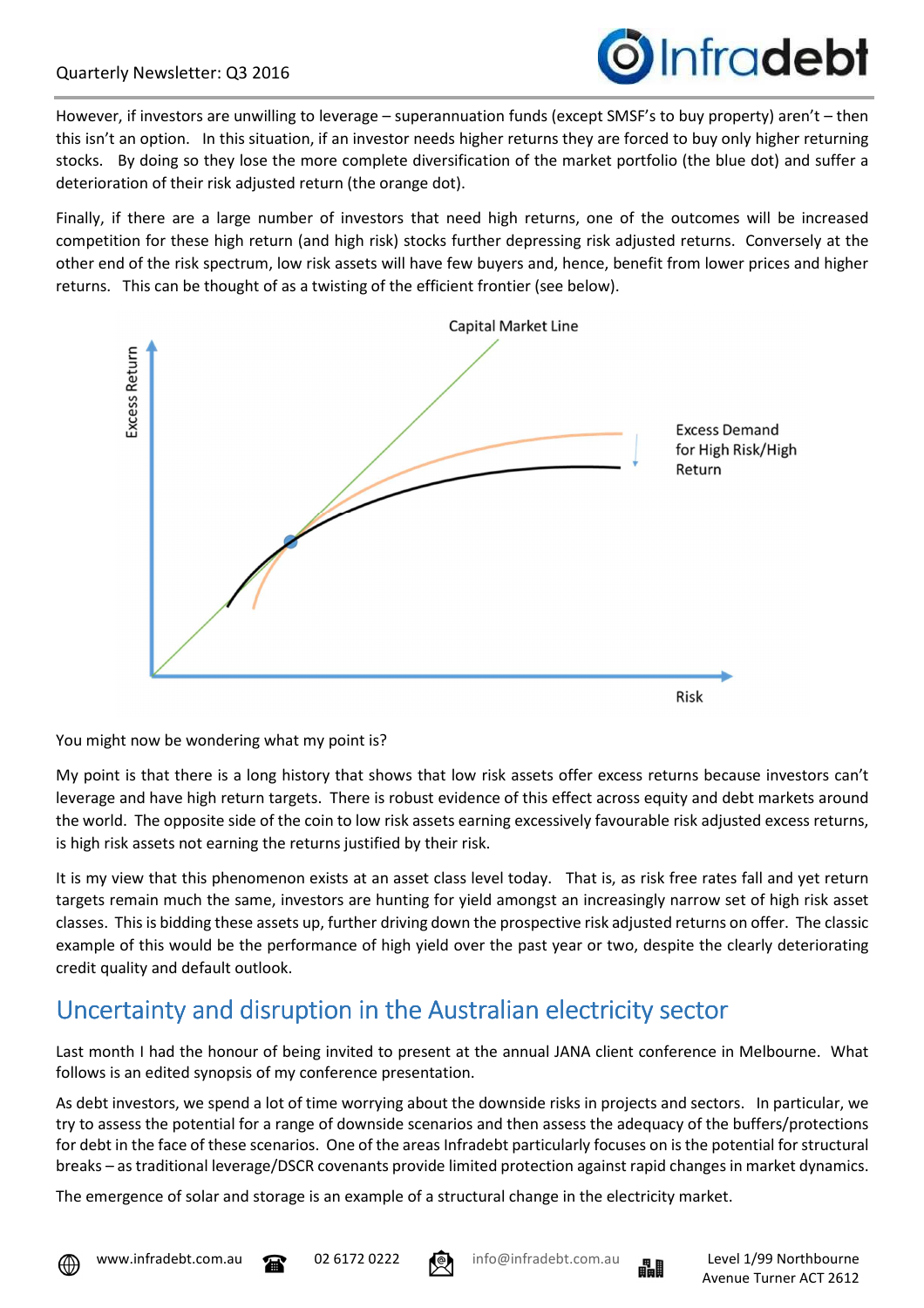### Quarterly Newsletter: Q3 2016



Infradebt launched a detailed research project into the potential impacts of solar at the start of 2015. This specific line of research formed part of our broader and comprehensive analysis of Australia's regulated utilities, and was particularly motivated by the forthcoming sale of the NSW and Queensland electricity networks. Superannuation fund investors have an advantage – compared to banks – in providing longer term debt finance. As longer term investors, we wanted to look out at the potential impact of solar over the next 10 to 20 years and understand the possible implications for the networks business model.

#### Disruptive Impact of Solar

Solar is a unique generation technology. It allows users the opportunity to generate electricity at the point of use. This may sound like stating the obvious, but it is an important starting point, because only around a quarter of the cost of electricity to a household or business is the actual cost of the underlying power. The largest single component of cost (~50%) is the cost of the network that transmits power from the power station to the end user – embedded solar offers the opportunity to avoid this cost.

Capital costs of solar panels have fallen rapidly. This fall in cost means that embedded solar is now significantly cheaper, on an average cost basis, than grid based power. Embedded solar has an unsubsidised cost of around 12-13 cents per kWh. This compares with 20 plus cents for grid based power. If you include the value of Renewable Energy Target (RET) certificates, this differential is even larger. For daytime power users, solar is extremely cost competitive. It is this cost saving that is driving uptake, even though subsidised feed-in tariffs have stopped, and having significant impacts on the overall electricity market.

To show the impact of solar, the chart below shows the average demand profile for South Australia between 2009 and 2015.





source: AMEO 2015

The take-up of embedded solar shows up as lower demand at noon. Over a six year period, solar has driven a 25%+ fall in lunchtime demand. In the context of electricity infrastructure, where most investments are evaluated over 20- 30 year periods, this is significant change.

What does this look like further out? The Australian Energy Market Operator (AEMO) as part of its regular forecasting of electricity demand produces forecasts of demand. These forecasts pick up population and economic growth trends, long-term estimates of energy usage patterns, and energy efficiency. Historically, the focus of these studies has been on maximum demand because networks are sized to meet forecast peak, not average, demand. But AMEO also forecasts minimum demand. Continuing with South Australia, the chart below shows the actual minimum demand



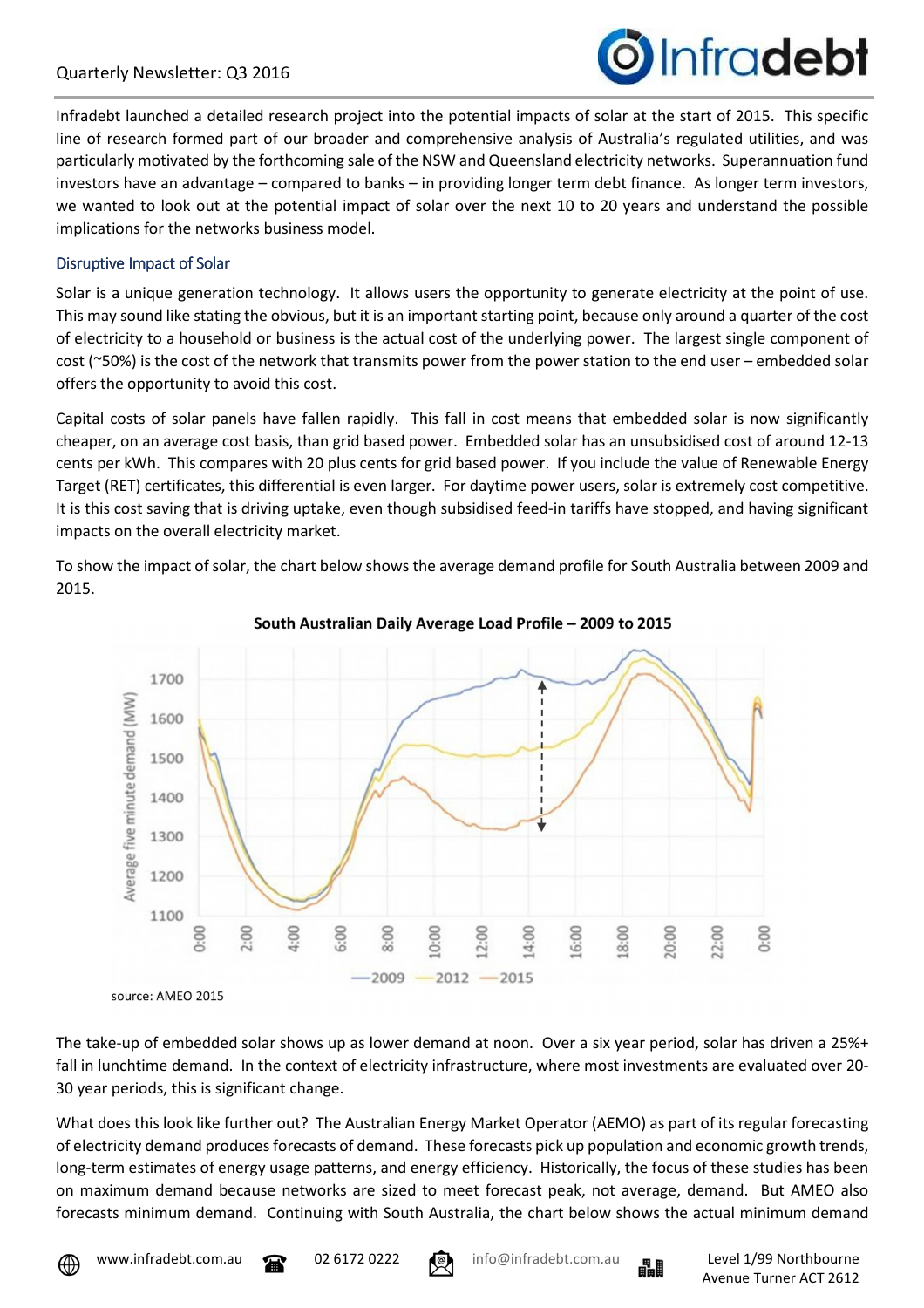

over the last 10 years as well as the forecast for the next 20 years (for the electricity/solar geeks, minimum system demand is forecast to occur at noon on Boxing day – when a significant portion of manufacturing is shut down, roof top solar production is at a summer peak, residential air-conditioning is not yet running full blast (that occurs much later in the day) and no one is silly enough to have their oven running full tilt cooking a turkey!).



**Forecast Minimum South Australian Demand** 

To leave you in no doubt about the above chart, AEMO is forecasting negative minimum net demand from the late 2020s – that is around 10 years from now. What does negative net demand mean? It means that embedded generation from solar is exceeding all the underlying usage from businesses, industry and households. That is, in theory, the SA grid could operate without a single utility scale generator operating. That's not just coal or gas fired power stations. It's also without any output from any of SA's windfarms. This represents significant disruption within the electricity sector.

Why focus on SA? SA has the highest uptake of embedded solar in Australia, and is seen by many market analysts as a portent for the nation in the years to come.

### What about Batteries/Storage?

Batteries allow surplus solar power to be stored for to offset the night-time peak and will have a significant impact on the electricity supply chain.

Batteries are not currently economic. The 7 kWh Tesla Powerwall, with an installed cost of \$8,000-10,000, has an implied cost of around \$0.50/kWh. This is clearly higher than the cost of power for the majority of consumers. Thus, at this price, Powerwalls are for early adopters rather than users pursuing a cost saving. But battery prices have, and are expected to continue, to fall significantly. Predicting future price falls is hard, but the history of solar may be analogous. Solar module costs fell by a factor of 100 between 1977 and 2013 – in no uncertain terms this is a massive fall.

What will drive this fall in battery prices? One area is the auto sector – the take-up of electric cars will drive manufacturing scale and thus lower production costs. To provide a real example of this, the Chevrolet Bolt will be







source: AMEO 2015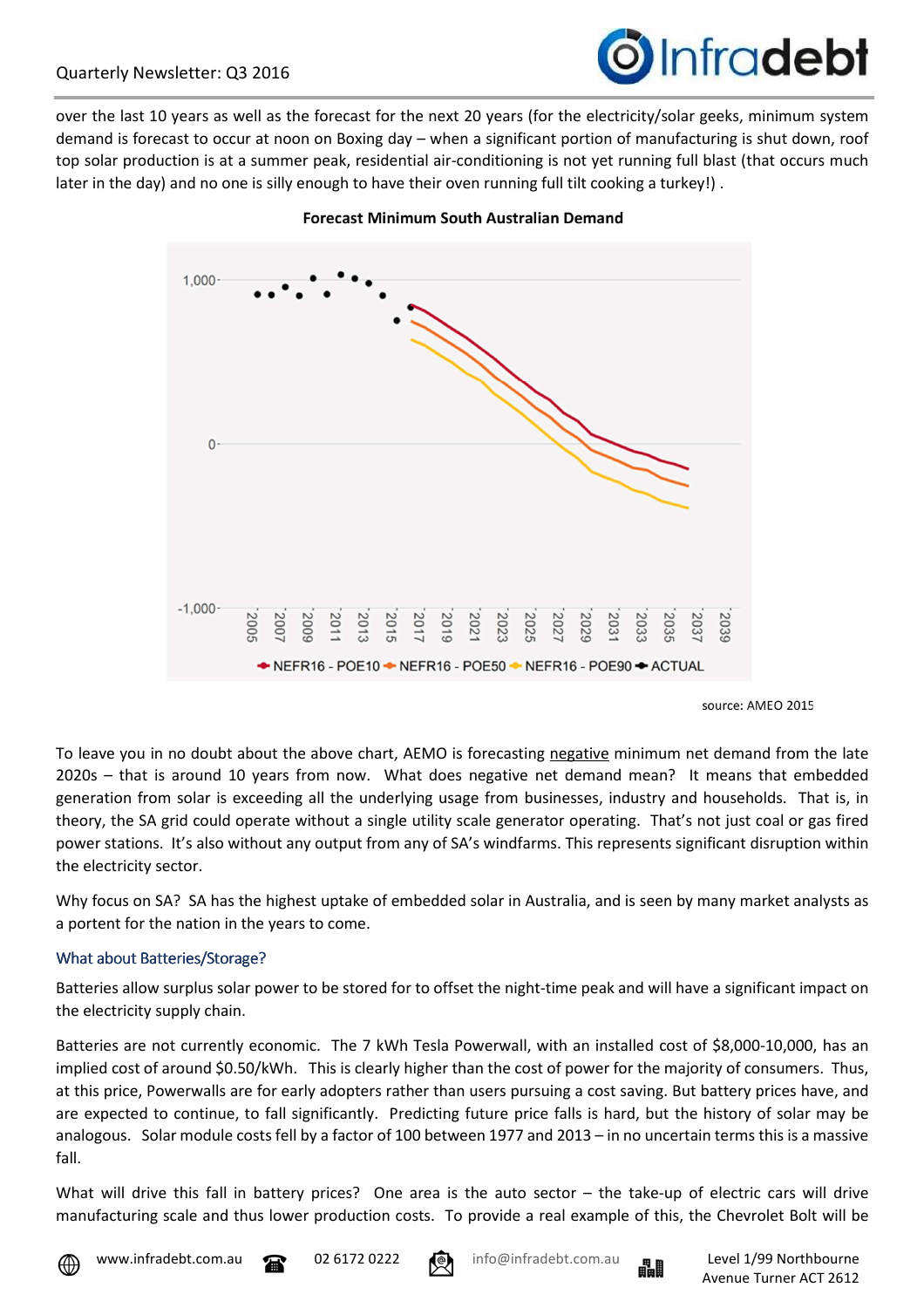

released later this year, it has a 60 kWh battery at a reported cost of US\$145 per kWh. If this pricing were able to matched for a battery for home use, it represents a per kWh cost of 7 cents. At this pricing, solar and storage is cheaper than grid based electricity.

A 60 kWh battery represents three days usage for the average Australian household. It provides real potential for many detached dwelling households to go fully off the grid.

#### Network Response

Embedded generation and storage is a significant challenge for the networks – what will they do in response?

Fundamentally networks will need to earn more of their profits from fixed charges and less from volume based charges. This would reduce the impact of declining grid volumes. This also allows networks to capture the value to consumers of the reliability of grid based electricity.

But the maths of a switch to higher fixed charges is not easy.

First, a very substantial portion of network charges is paid by residential and small commercial users.

If we use the ActewAGL customer base as an example (see chart below), you can see that two thirds of revenues come from small commercial and residential customers. For these customers, you will note that a very small proportion of grid charges are fixed (Residential: 33%, Small Commercial: 9%) – the rest of network revenues is recovered from volume charges. For a material portion of these user groups embedded solar and storage is a viable option subject to cost.



Thus to ensure network revenue stability in the face of increased embedded technology, requires a switch from volume to fixed charges. In practical terms this would require an increase in fixed charges by around a factor of five. While this might seem easy to an economist, at a social and political level it would be extremely difficult to implement as increased fixed charges hits some of our poorest community members, including:

- 1. Pensioners
- 2. Low income earners
- 3. Renters
- 4. Current beneficiaries of solar subsidy schemes

You need only drift your mind back to the 2013 federal election to see how politically charged electricity prices can be. One key element of the LNP's 2013 electoral platform was the removal of the Carbon Tax –much of the campaigning and justification for removal of the Carbon Tax focused on the cost to electricity users.





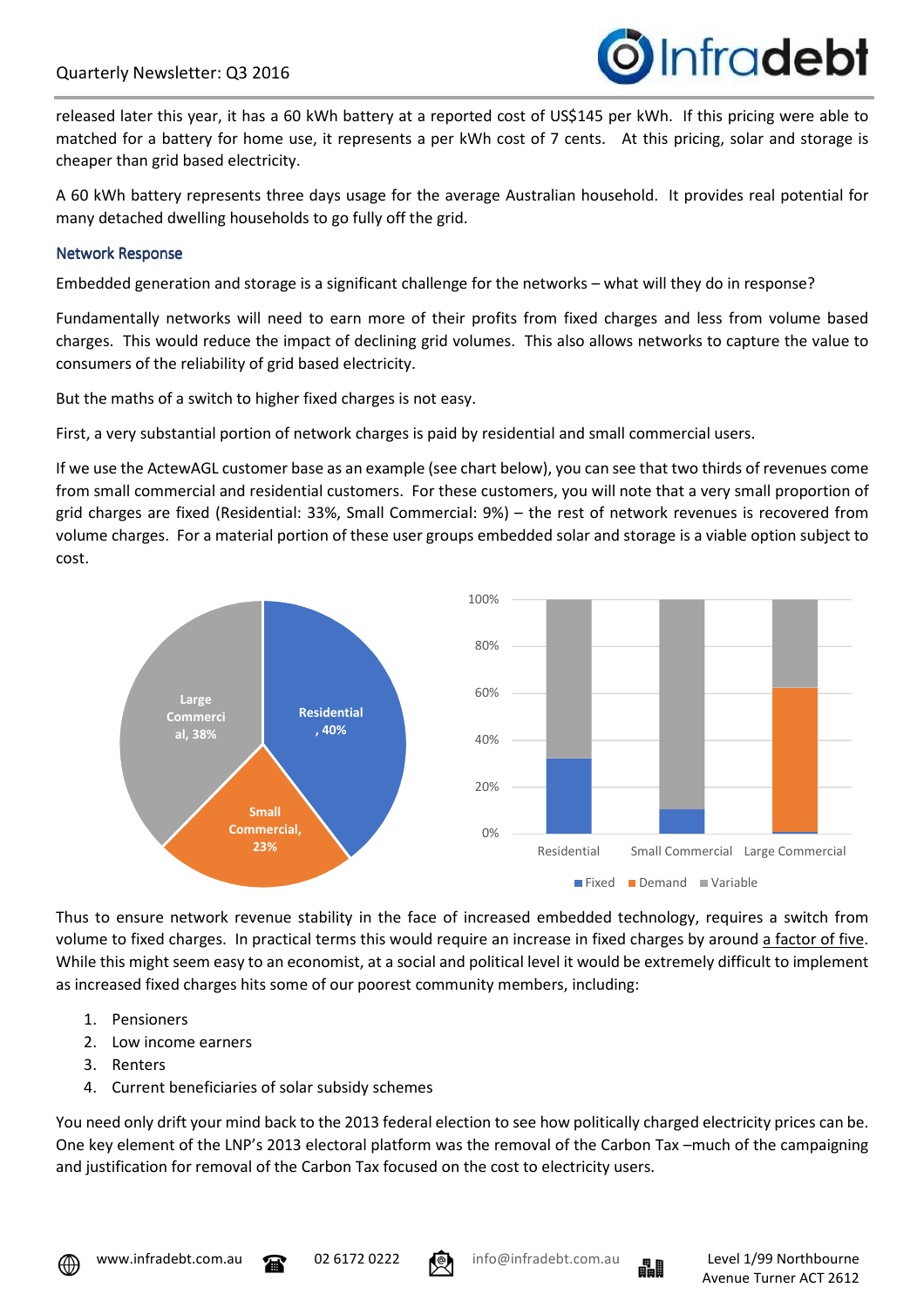

#### Implications for Infrastructure Investors

As a debt investor we focus on the downside. A key part of our investment process is identifying key risks for a project and then testing the buffers/protections for debt investors, ensuring they are appropriate for the potential consequences of identified risks.

What are the implications of the rise of solar and storage on the electricity sector? Dealing with each of the segments of the sector in turn:

#### **Generation assets**

Investors should think very carefully about pool prices.

Australia has a significantly oversupplied generation market – there is currently 7,400 MW of excess capacity or 15%- 20% of total generation capacity. At the same time, demand has been flat for a number of years. There are additional forces that are likely to exacerbate this situation.

The RET has the potential to drive the creation of 5,000 to 6,000 MW of additional renewable generation. The RET mechanism provides an effective subsidy on top of pool prices – thus it encourages new generation to enter the market even through it would not be viable on the basis of pool prices alone.

On top of this, rooftop solar is expected to continue to grow strongly. While the residential segment has slowed down due to end of subsidies, commercial solar is starting to take off. Depending on your source, rooftop solar is expected to add a further 7,000 to 10,000 MW of capacity over the next decade.

While Australia has a significant fleet of old coal fired power stations that are near the end of their economic lives, in the short term, the only driver of closures of these plants – which would help offset the new renewable generation – is low pool prices.

In addition, smart technologies, the continued drive by manufacturers to make consumer durables more energy efficient, and the exit of large energy intensive industries, results in power consumption forecasts being relatively flat over the medium term.

In summary, we would encourage investors to be quite cautious about pool price assumptions – particularly for solar. That is not to say pool prices will be consistently low – in fact quite the reverse, I would expect volatility of pool prices will be higher as an increasing proportion of power is sourced from renewables. It is just that the spikes in prices will, on average, occur when renewables are not generating, and the troughs in prices will occur when they are.

#### **Networks**

The networks unassailable monopoly is under threat. In my view the world where networks could automatically capture additional revenue through expansions in their capital base is gone. That said, I don't think networks will disappear. In particular, sizeable segments of the market will struggle to supply their power needs with embedded generation. Those who live in apartments, operate within central business districts, or are heavy commercial users are unlikely to ever be able to operate on an off-grid basis. Furthermore, there are significant efficiency benefits from the operation of a network as a network allows the pooling of individual spikes in usage such that a smaller total level of redundancy is required across the pool.

In summary, networks will need to recover more of their costs from fixed charges. For smaller users this will mean paying more to access the grid. Larger users, and in particular, those users with the physical space and load profile to tap into the potential of solar and storage, have an alternative. As this alternative falls in price, it puts a ceiling on the prices networks can charge. We believe networks will be wedged between political/community reactions against higher fixed charges versus competitive pricing pressures from new alternatives.

#### **Storage**









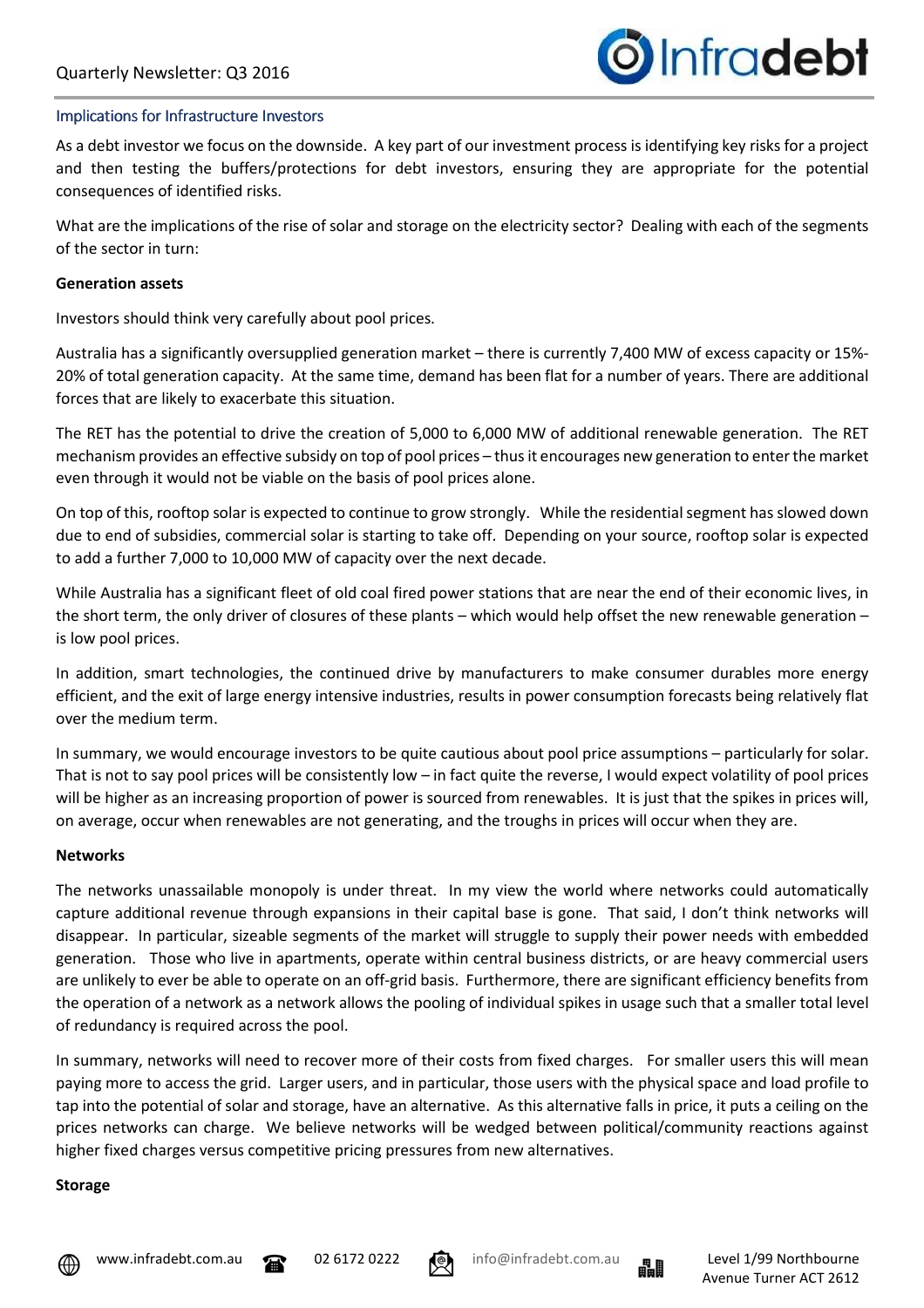

Our view is that batteries will eventually overtake gas peaking plants as the source of flexible supply.

Batteries will be able to benefit from periods of excess generation – whether that's excess solar at lunchtime or excess wind generation in the middle of the night. Batteries will effectively become distributed peaking plants and be able to trade the volatility in pool prices and, hence, increased volatility will actually help battery economics.

Savings in network charges mean that batteries have better economics on an embedded basis rather than utility scale. This means mass take-up will occur on an embedded basis first.

#### **Conclusion**

Let me apologise for the focus on risk throughout this piece. That is the nature of a debt investor's mindset. I don't want to discourage investors from involvement in the electricity sector. The next decade will bring a raft of investment opportunities as renewable and storage technologies are embraced and the structure of electricity supply is fundamentally changed. In fact, if Australia is to meet our emission reduction commitments it is unavoidable. However, in participating in this flow of opportunities, I would encourage investors to have their eyes open to the range of risks and uncertainties involved.

### Port valuations

### Port of Melbourne

The winning bidder for the 50 year lease of the Port of Melbourne was announced late this quarter. The winning bid was \$9.7 billion by the QIC led consortium. It is rumoured that the final bids were very, very close. Curiously, the Government did not call for a second round of best and final offers to extract even more from the bidding process.

The Consortium has lined up a \$4 billion loan with 17 lenders split into three, five and seven year tranches. There is expected to be a sell down of positions by banks after financial close.

|                                | Year                      | EV    | <b>EBITDA</b> | <b>Debt</b>           | EV/<br><b>EBITDA</b> | Debt/<br><b>EBITDA</b>           | Equity/<br><b>EBITDA</b> | <b>Gearing</b> |  |  |
|--------------------------------|---------------------------|-------|---------------|-----------------------|----------------------|----------------------------------|--------------------------|----------------|--|--|
| <b>Brisbane</b>                | 2010                      | 2,100 | 140           | 1,179                 | 15x                  | 8x                               | 7x                       | 56%            |  |  |
| <b>Botany</b>                  | 2013                      | 5,070 | 202           | 2,020                 | 25x                  | 10x                              | 15x                      | 40%            |  |  |
| Newcastle                      | 2014                      | 1,750 | 64            | 875                   | 27x                  | 14x                              | 14x                      | 50%            |  |  |
| Darwin                         | 2015                      | 506   | 20            | 0                     | 25x                  | 0x                               | 25x                      | 0%             |  |  |
| Melbourne                      | 2016                      | 9,700 | 388           | 4,000                 | 25x                  | 10x                              | 15x                      | 41%            |  |  |
| 30x<br>25x                     |                           |       |               | <b>Port Multiples</b> |                      |                                  |                          |                |  |  |
| 20x                            |                           |       |               |                       |                      |                                  |                          |                |  |  |
| 15x                            |                           |       |               |                       |                      |                                  |                          |                |  |  |
| 10x                            |                           |       |               |                       |                      |                                  |                          |                |  |  |
| 5x                             |                           |       |               |                       |                      |                                  |                          |                |  |  |
| 0x                             |                           |       |               |                       |                      |                                  |                          |                |  |  |
|                                | <b>Brisbane</b><br>Botany |       |               |                       |                      | Melbourne<br>Newcastle<br>Darwin |                          |                |  |  |
| Debt/EBITDA<br>■ Equity/EBITDA |                           |       |               |                       |                      |                                  |                          |                |  |  |



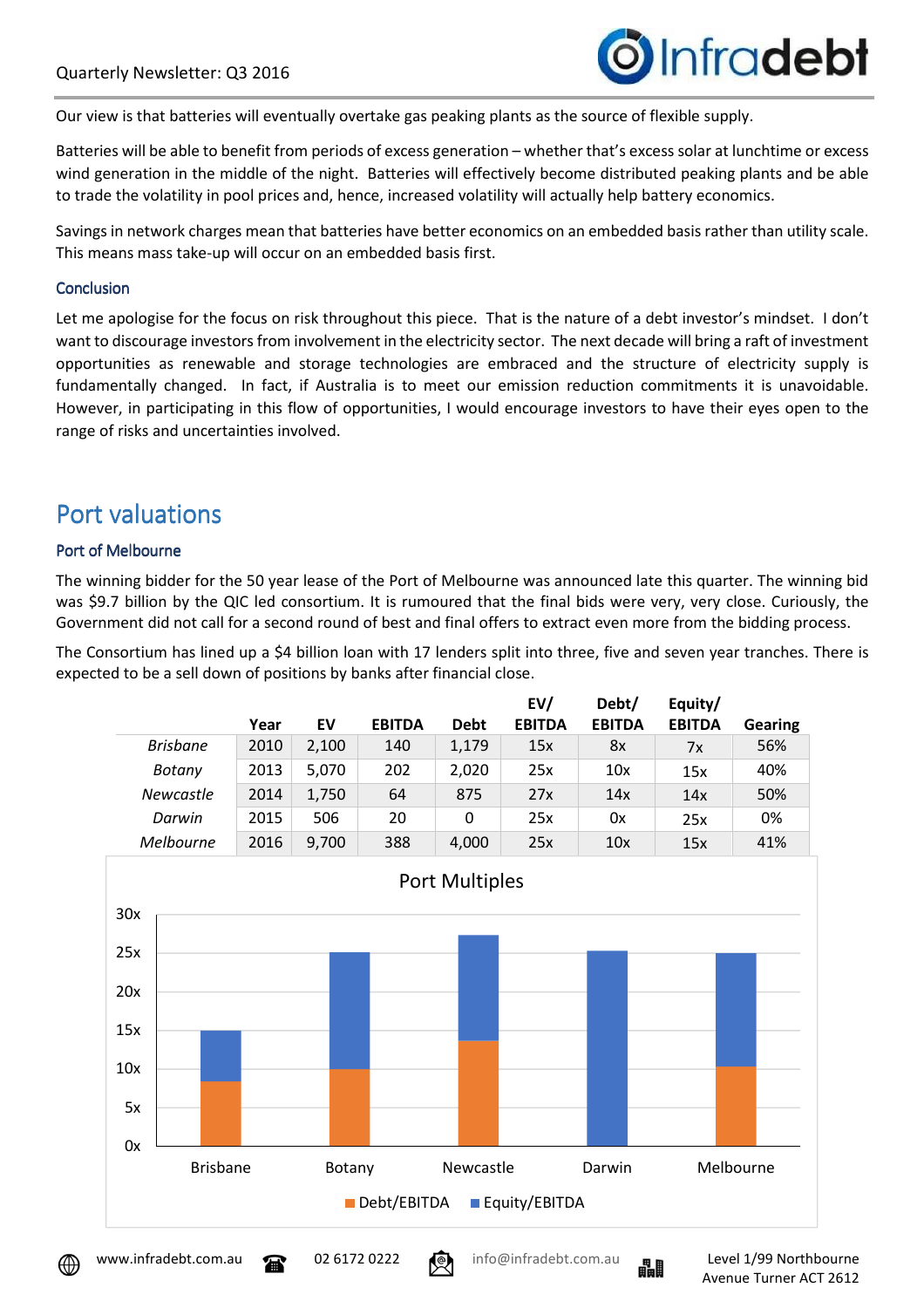

### Hanjin Shipping

Sticking with ports, one situation port investors should be watching closely is the bankruptcy of Hanjin Shipping. Hanjin Shipping is one of the world's top 10 shipping companies by capacity and filed for bankruptcy protection in August. This has left its fleet of 200+ container, bulk and LNG ships stranded (as well as their cargoes) stranded at ports around the world due to the inability to pay port and terminal fees.

Hanjin's bankruptcy is a symptom of chronic overcapacity in the shipping industry as the rebound in trade growth post GFC has failed to materialise and shipping lines have been left with substantial overcapacity. This has seen cutthroat competition and weak freight rates across the world.

The reason why we recommend watching Hanjin closely, is the parallels with the airline industry post 9/11. There are two distinct examples from that era:

- In Australia, Ansett collapsed and there was a period of substantially weaker completion in the Australian domestic airline segment (as Qantas absolutely dominated the market). During this period airfares rose which restored airline profitability - but at the expense of weaker than trend growth in domestic passenger travel (as real fares were higher). This weaker growth was a headwind for airports.
- In the US, both United and American Airlines filed for bankruptcy and were able to significantly write down their debt as well as reset wage deals with unions. This "creative destruction" drove down costs and actually allowed a cut in real airfares which underpinned faster growth in domestic travel in the US. This boosted passenger growth over the period that followed.

This highlights that a big customer bankruptcy - which always has short term costs - can have positive or negative longterm impacts for port (or airport) providers. Which scenario is emerging here - and how the unsustainably low profitability of the shipping industry is resolved - is an important issue for port investors. My personal view is that Hanjin is more like the US example above (for one, the market share at Australian ports of Hanjin is nothing like Ansett's pre-collapse market share).

One to keep an eye on.

# Contact Us

We're always happy to chat (and learn new things!) if you want to know more, contribute more on a particular topic, or wish to discuss any of the above topics in greater detail feel free to drop us a line. Also, please don't hesitate to send us ideas for future articles.